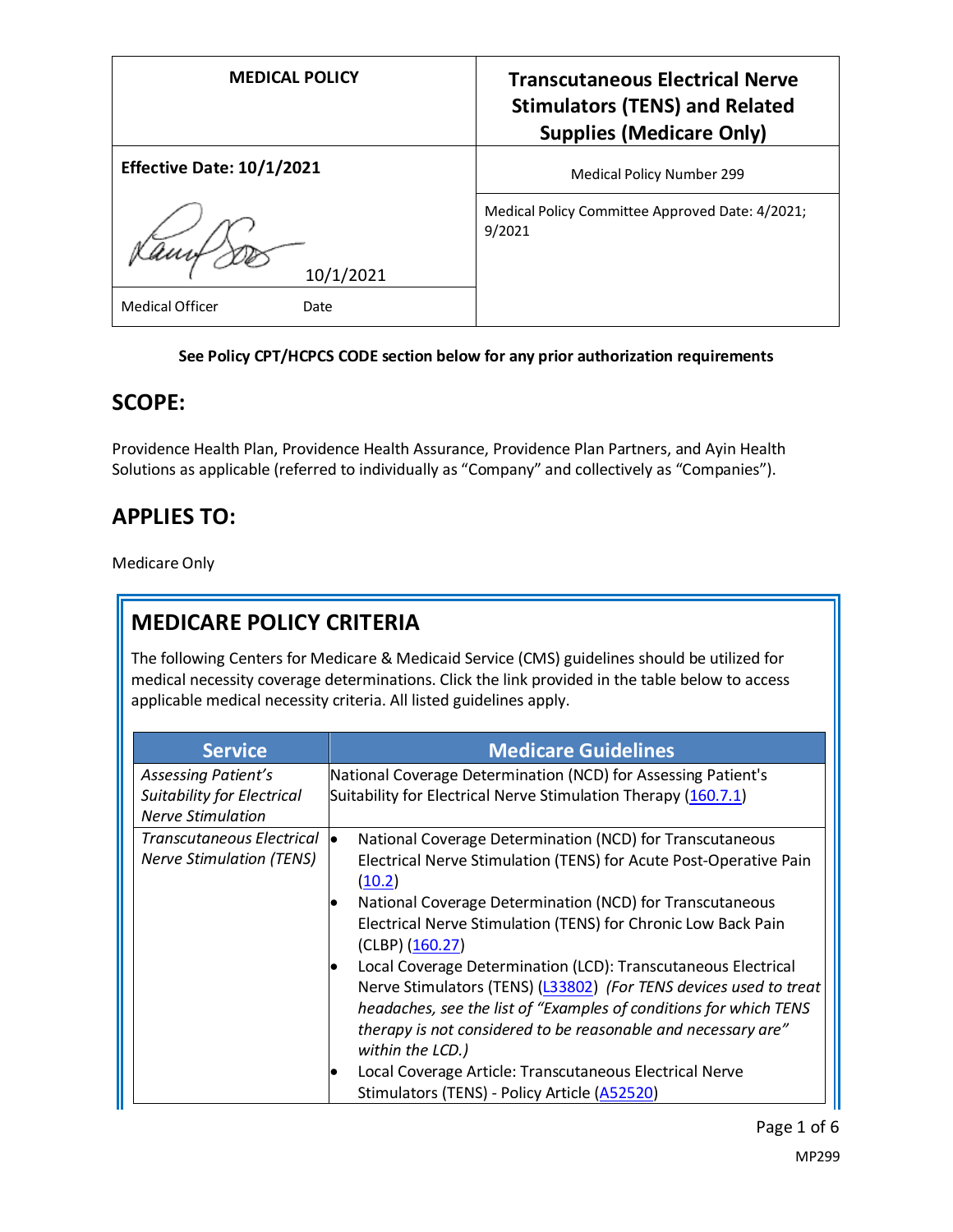| Supplies Used in the            | National Coverage Determination (NCD) for Supplies Used in the     |
|---------------------------------|--------------------------------------------------------------------|
| Delivery of Transcutaneous      | Delivery of Transcutaneous Electrical Nerve Stimulation (TENS) and |
| <b>Electrical Nerve</b>         | Neuromuscular Electrical Stimulation (NMES) (160.13)               |
| <b>Stimulation (TENS) and</b>   |                                                                    |
| <b>Neuromuscular Electrical</b> |                                                                    |
| <b>Stimulation (NMES)</b>       |                                                                    |
|                                 |                                                                    |

# **BILLING GUIDELINES**

## Acute Post-Operative Pain

When the TENS device is used for acute post-operative pain, payment of a TENS device will be made only as a rental. Coverage is limited to 30 days (one month's rental) from the day of surgery.

## General Requirements for Chronic Pain and CLBP (Trial Period)

When used for the treatment of chronic pain other than low back pain the TENS unit must be used by the patient on a trial basis for a minimum of one month (30 days), but not to exceed two months. The trial period will be paid as a rental. For coverage of a purchase, the physician must determine that the patient is likely to derive significant therapeutic benefit from continuous use of the unit over a long period of time.

TENS used for CLBP as described does not require a trial rental period or an assessment of effectiveness by the treating physician. Upon the patient's enrollment into an approved study, the TENS is eligible for purchase.

## **Supplies**

Separate allowance will be made for replacement supplies when they are reasonable and necessary and are used with a covered **TENS**. Usual maximum utilization is:

- 2 **TENS** leads a maximum of one unit of A4595 per month
- 4 **TENS** leads a maximum of two units of A4595 per month.

If the use of the **TENS** unit is less than daily, the frequency of billing for the **TENS** supply code should be reduced proportionally.

Replacement of lead wires (A4557) more often than every 12 months would rarely be reasonable and necessary.

Reimbursement for supplies is contingent upon use with a covered **TENS** unit. Claims for **TENS** supplies provided when there is no covered **TENS** unit will be denied as not reasonable and necessary.

Effective for claims with dates of service on or after June 8, 2012 supplies provided for use with a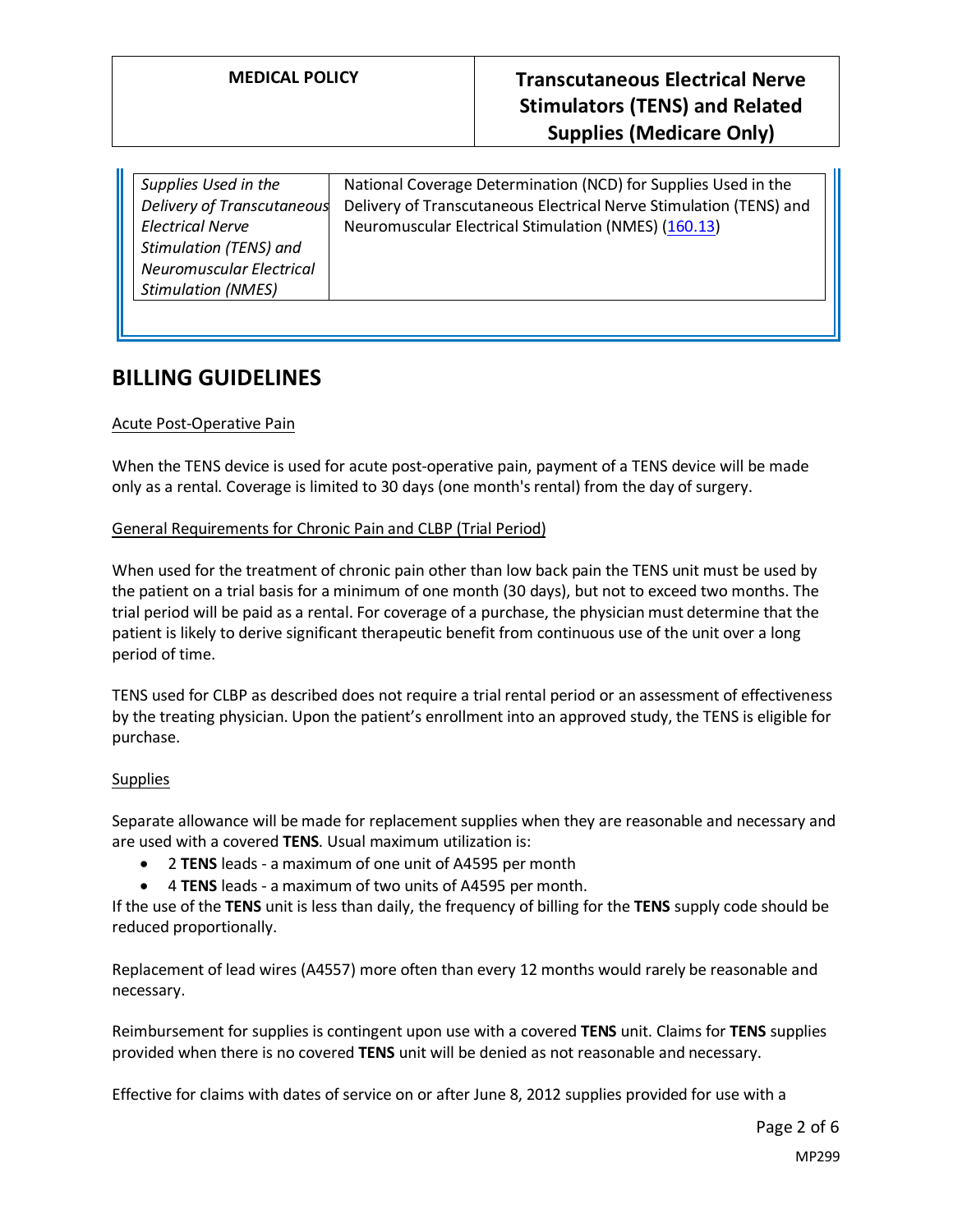previously covered **TENS** unit used for CLBP (not as part of an approved study) are not eligible for reimbursement. These supply claims will be denied as not reasonable and necessary.

## Coding Guidelines

A transcutaneous electrical nerve stimulator (TENS) (E0720, E0730) is a device that utilizes electrical current delivered through electrodes placed on the surface of the skin to decrease the patient's perception of pain by inhibiting the transmission of afferent pain nerve impulses and/or stimulating the release of endorphins. A TENS unit must be distinguished from other electrical stimulators (e.g., neuromuscular stimulators) which are used to directly stimulate muscles and/or motor nerves.

A TENS supply allowance (A4595) includes electrodes (any type), conductive paste or gel (if needed, depending on the type of electrode), tape or other adhesive (if needed, depending on the type of electrode), adhesive remover, skin preparation materials, batteries (9 volt or AA, single use or rechargeable), and a battery charger (if rechargeable batteries are used).

Codes A4556 (Electrodes, [e.g., apnea monitor], per pair), A4558 (Conductive paste or gel), and A4630 (Replacement batteries, medically necessary TENS owned by patient) are not valid for claim submission to the DME MAC. A4595 should be used instead.

For code A4557, one unit of service is for lead wires going to two electrodes. If all the lead wires of a 4 lead TENS unit needed to be replaced, billing would be for two units of service.

There should be no billing and there will be no separate allowance for replacement electrodes (A4556), conductive paste or gel (A4558), replacement batteries (A4630), or a battery charger used with a TENS unit.

Other supplies, including but not limited to the following, will not be separately allowed: adapters (snap, banana, alligator, tab, button, clip), belt clips, adhesive remover, additional connecting cable for lead wires, carrying pouches, or covers.

Suppliers should contact the Pricing, Data Analysis and Coding (PDAC) Contractor for guidance on the correct coding of these items.

## Additional Billing Guidelines

The use of TENS in the clinic for treatment of all covered medical indications is anticipated to be brief since it is reasonable to assume that most patients can self-treat or apply this modality with caregiver assistance in their home once training has been completed. The medical record must clearly indicate medical necessity rationale for ongoing use of TENS in the clinic. The following is a clinical guide for appropriate coding for TENS application and instruction:

## *TENS Application*

CPT® 64550 - Initial application including patient/caregiver instruction in the use of TENS.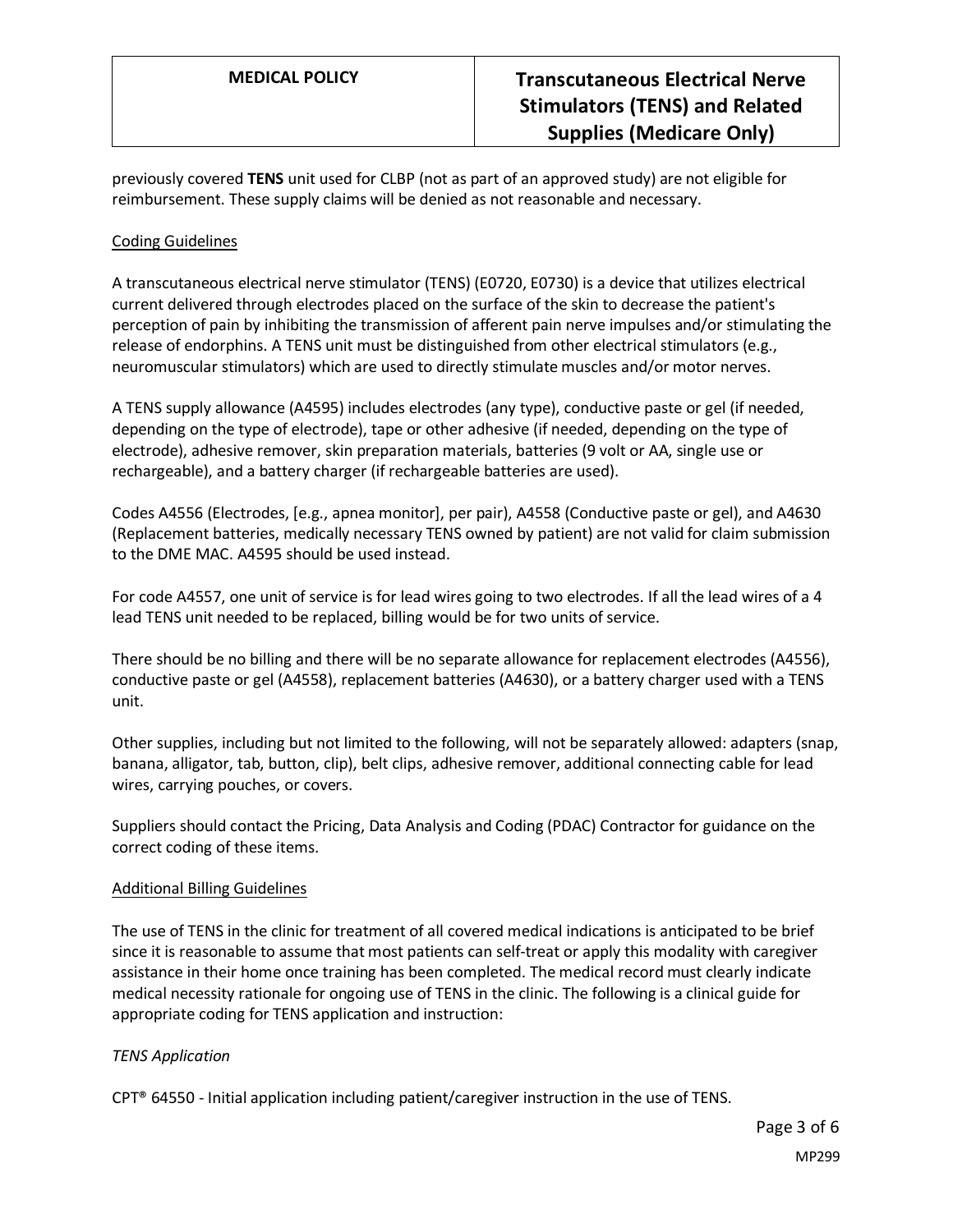## *Unattended Application*

HCPCS G0283 - Subsequent application of TENS following initial application. Presence of a qualified clinician is not necessary for the entire treatment session.

## *TENS Application During Exercise*

CPT® 97110 or 97032 - The medical record must clearly indicate medical necessity for the rare use of TENS while the patient is performing therapeutic exercises. This service requires the constant presence of a qualified clinician for the entire treatment session. When time-based coding requirements are met, then either 97110 or 97032 may be billed, but not both.

## *TENS Education*

CPT® 97535 - Additional patient and/or caregiver instruction is needed for TENS application beyond the initial instruction. This service requires the constant presence of a qualified clinician for the entire treatment session.

For complete billing guidelines, refer to Local Coverage Article: Transcutaneous Electrical Nerve Stimulators (TENS) - Policy Article (<u>A52520</u>)<sup>5</sup>

## *Nerivio (Theranica Bio-Electronics Ltd) Device*

Nerivio (Theranica Bio-Electronics Ltd) is used for the acute treatment of episodic and chronic migraine. This product uses a smartphone application to control stimulation intensity and track treatment efficacy.

# **CPT/HCPCS CODES**

| <b>Medicare Only</b>                                                                   |                                                                                                                                                                                                                                                                          |  |
|----------------------------------------------------------------------------------------|--------------------------------------------------------------------------------------------------------------------------------------------------------------------------------------------------------------------------------------------------------------------------|--|
| No Prior Authorization Required                                                        |                                                                                                                                                                                                                                                                          |  |
| NOTE: The appearance of a code in this section does not necessarily indicate coverage. |                                                                                                                                                                                                                                                                          |  |
| TENS APPLICATION AND INSTRUCTION:                                                      |                                                                                                                                                                                                                                                                          |  |
| 97014                                                                                  | Application of a modality to 1 or more areas; electrical stimulation (unattended)                                                                                                                                                                                        |  |
| 97032                                                                                  | Application of a modality to 1 or more areas; electrical stimulation (manual), each 15<br>minutes                                                                                                                                                                        |  |
| 97110                                                                                  | Therapeutic procedure, 1 or more areas, each 15 minutes; therapeutic exercises to<br>develop strength and endurance, range of motion and flexibility                                                                                                                     |  |
| 97535                                                                                  | Self-care/home management training (eg, activities of daily living (ADL) and<br>compensatory training, meal preparation, safety procedures, and instructions in use of<br>assistive technology devices/adaptive equipment) direct one-on-one contact, each 15<br>minutes |  |
| G0283                                                                                  | Therapeutic procedures to improve respiratory function, other than described by g0237,<br>one on one, face to face, per 15 minutes (includes monitoring)                                                                                                                 |  |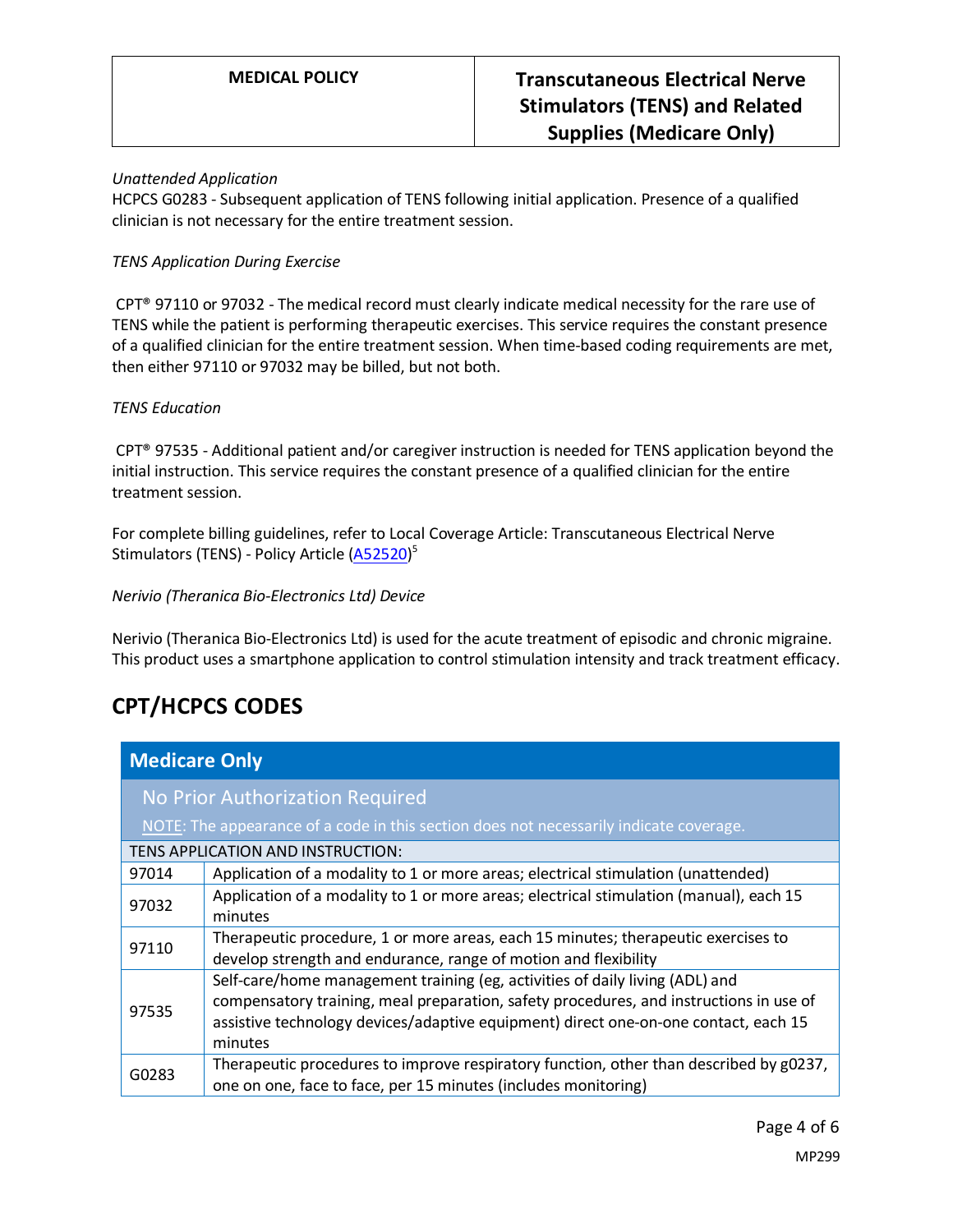| <b>EQUIPMENT:</b>  |                                                                                                                                                |
|--------------------|------------------------------------------------------------------------------------------------------------------------------------------------|
| E0720              | Transcutaneous electrical nerve stimulation (tens) device, two lead, localized stimulation                                                     |
| E0730              | Transcutaneous electrical nerve stimulation (tens) device, four or more leads, for<br>multiple nerve stimulation                               |
| E0731              | Form fitting conductive garment for delivery of tens or nmes (with conductive fibers<br>separated from the patient's skin by layers of fabric) |
| E0745              | Neuromuscular stimulator, electronic shock unit                                                                                                |
| <b>SUPPLIES:</b>   |                                                                                                                                                |
| A4556              | Electrodes, (e.g., apnea monitor), per pair                                                                                                    |
| A4557              | Lead wires, (e.g., apnea monitor), per pair                                                                                                    |
| A4558              | Conductive gel or paste, for use with electrical device (e.g., tens, nmes), per oz                                                             |
| A4595              | Electrical stimulator supplies, 2 lead, per month, (e.g., tens, nmes)                                                                          |
| A4630              | Replacement batteries, medically necessary, transcutaneous electrical stimulator,<br>owned by patient                                          |
| <b>Not Covered</b> |                                                                                                                                                |
| K1023              | Distal transcutaneous electrical nerve stimulator, stimulates peripheral nerves of the                                                         |
|                    | upper arm                                                                                                                                      |

# **INSTRUCTIONS FOR USE**

Company Medical Policies serve as guidance for the administration of plan benefits. Medical policies do not constitute medical advice nor a guarantee of coverage. Company Medical Policies are reviewed annually and are based upon published, peer-reviewed scientific evidence and evidence-based clinical practice guidelines that are available as of the last policy update. The Companies reserve the right to determine the application of Medical Policies and make revisions to Medical Policies at any time. Providers will be given at least 60-days notice of policy changes that are restrictive in nature.

The scope and availability of all plan benefits are determined in accordance with the applicable coverage agreement. Any conflict or variance between the terms of the coverage agreement and Company Medical Policy will be resolved in favor of the coverage agreement.

# **REGULATORY STATUS**

## Mental Health Parity Statement

Coverage decisions are made on the basis of individualized determinations of medical necessity and the experimental or investigational character of the treatment in the individual case. In cases where medical necessity is not established by policy for specific treatment modalities, evidence not previously considered regarding the efficacy of the modality that is presented shall be given consideration to determine if the policy represents current standards of care.